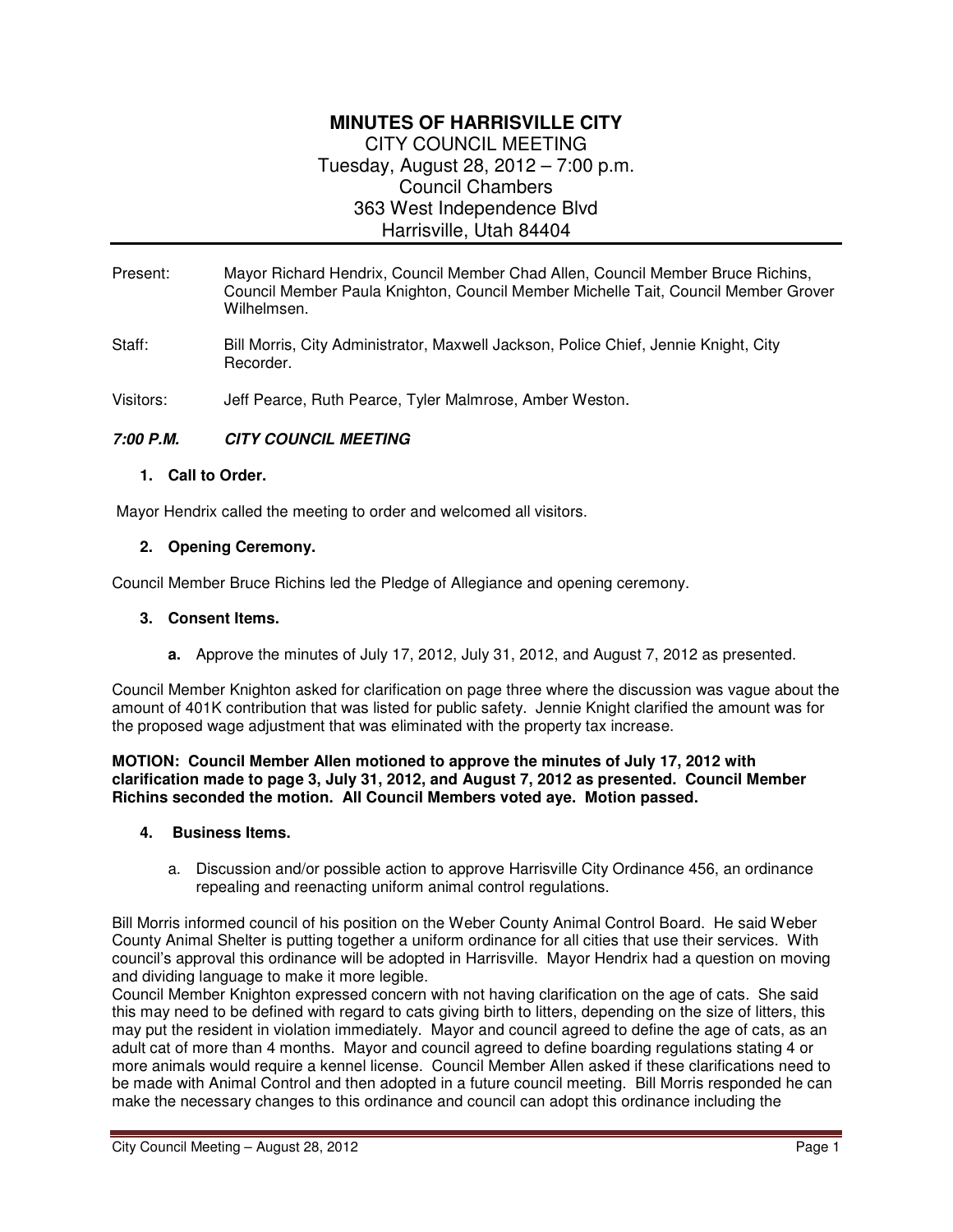changes. He said he will let Animal Control know of the changes that were made. Mayor and Council discussed how many total animals should be allowed without a kennel license.

Max Jackson says clearly defined laws help when enforcement is necessary. Bill Morris explained these requirements will be clearly set should residents apply for a business license and receive approval through Planning Commission for a conditional use permit. He said this ordinance does not include zoning issues and land use, but rather provides a universal way for Weber County Animal Shelter to enforce common regulations throughout the cities they service. It defines items such as kennel licenses, dog licensing, animals at large, dangerous animals, how wild animals are handles, dog attacks, etc. It also includes the increased impound and boarding fee which is \$85.00 per day, and the requirement to hold dogs for 5 days before any action is taken. This ordinance also regulates animal bites and what to do if an animal is hit by a car.

Council Member Knighton asked if the fees are collected by the city or Weber County Animal Shelter. Bill Morris explained the fees are collected by the shelter which reduces the cost the city has to pay Weber County for animal control services.

**MOTION: Council Member Knighton motioned to approve Harrisville City Ordinance 456 repealing and reenacting uniform animal control regulations with the changes defining the age of cats, number of animals requiring kennel license to be set at 4 or more, and dividing language to make things more legible. Council Member Tait seconded the motion. A roll call vote was taken.** 

**Council Member Allen Yes Council Member Richins Yes Council Member Knighton Yes Council Member Tait Council Member Wilhelmsen Yes** 

**Motion Passed 5-0.** 

**5. Public Comments.** 

No public comments were offered.

## **6. Mayor/Council Follow-up.**

Mayor Hendrix reminded council of the upcoming training for Utah League of Cities and Towns. Registration is due August 31, 2012. He said he will be attending. Council Member Richins said he will also be attending.

Mayor Hendrix informed council of an employee update.

Council Member Knighton asked when the time capsule will be buried. Bill Morris said it has been delayed until October to allow for more submissions from Harrisville Residents to be included in the time capsule.

Council Member Wilhelmsen informed Council that North View Fire Department will be hosting the annual fire safety open house on October 1, 2012. The public is welcome to attend. Council asked Jennie Knight to include this in the September newsletter. This event has been very successful in the past and this year the fire station will celebrate 10 years.

## **7. Closed Executive Session.**

**MOTION: Council Member Richins motioned to open a closed executive session to discuss the character, professional competence, or physical or mental health of an individual and to discuss strategy regarding pending or reasonably imminent litigation. Council Member Allen seconded the motion. All Council Members voted aye. Motion passed.** 

Council Members convened into the executive session.